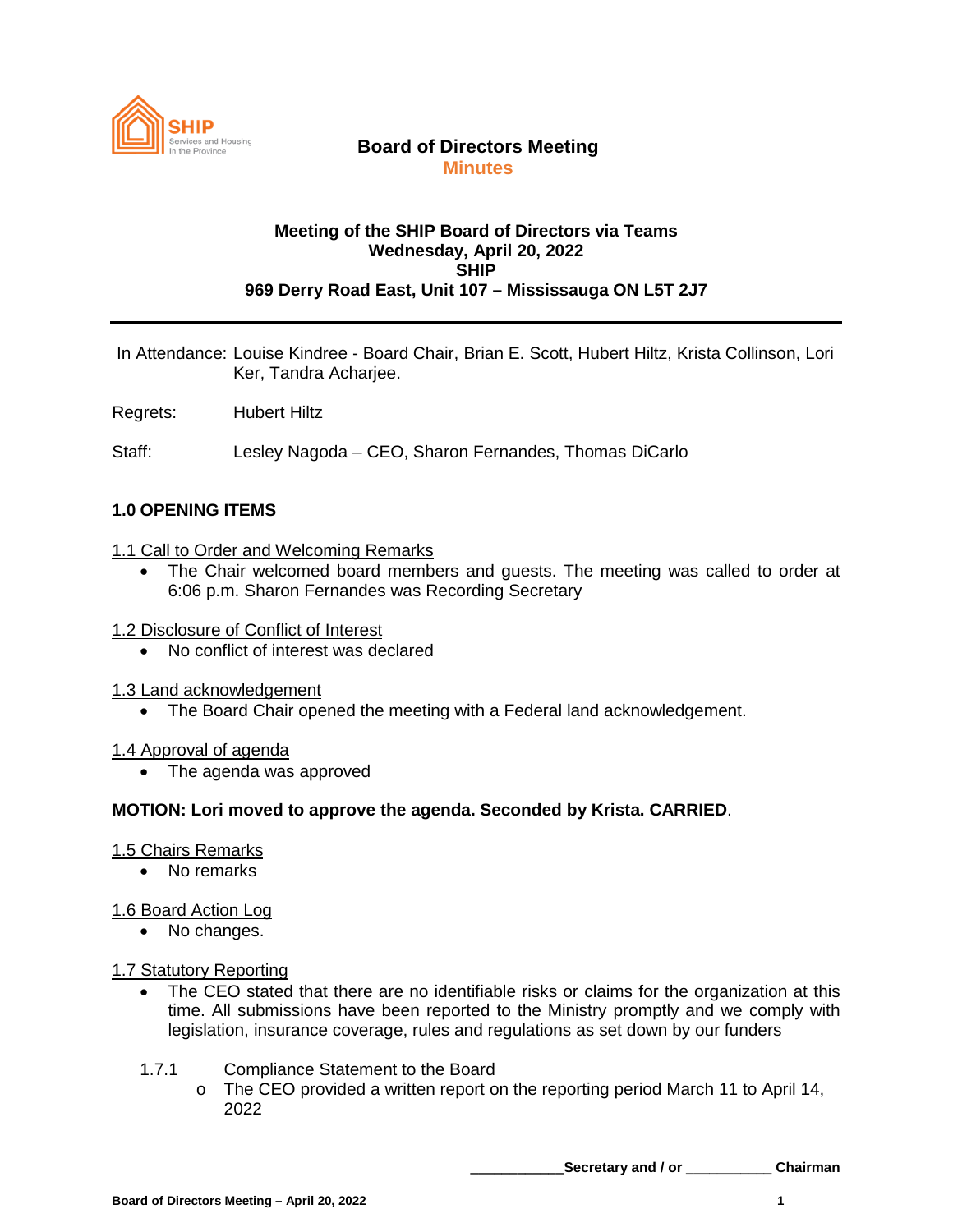# **2.0 EDUCATION**

### 2.1 Education

• Reminder to Board members to please send Louise or Lori any recommendations on educational opportunities

# **3.0 CONSENT AGENDA**

### 3.1 Approval of Board Minutes – March 16, 2022

### **MOTION: Brian moved to approve the Board Minutes – March 16, 2022. Seconded by Tandra. CARRIED**

# **4.0 BUSINESS OF THE MEETING**

4.1 Client & Staff Story

• CEO shared a client story on behalf of the Quality Assurance Manager. The story covered the client's journey on obtaining copies of his records from SHIP.

### 4.2 CEO Report

The CEO highlighted the following from her report:

- There is the potential of expanding the Safebeds program in the Dufferin Area. This will be contingent on funding from OHT
- The Banking Services RFP was screened by Thomas and Tandra
- Leadership Planning Day was held at the new office
- CEO and Board Chair met with Ward 1 Councillor Stephen Dusko to obtain support and discuss the redevelopment of 183 and 185 Lakeshore properties.
- Year-end spending dollars Due to the timing of these letters a considerable amount of funding was returned. Moving forward, a better approach will be developed and the CEO and CFO are working on a policy that will be presented to the Finance Committee

### 4.2.1 Quarterly Report

- People and Culture is experiencing many long-term disability claims that are mental health related, there have also been a couple of WSIB claims. There is no financial risk to SHIP as our long-term disability rates have been locked in for 40 months and SHIP employees pay the premiums. All of our mangers have been trained in trauma management to assist with these types of incidents.
- Alignment the transition of eighty clients to new workers went very well and clients feel they have access to more resources and are better connected to SHIP.
- Funder targets: OHRS were low in visits and groups due to Covid, however these numbers have started to improve quarter to quarter

# 4.2.2 Strategic Plan Report

- The Quality Committee provided some recommendations on the outcome of the Strategic Plan Report
- Lessons learned from the previous cycle will be built into the Strategic Planning Cycle
- The new Strategic Plan is approved and is with our designer to be formatted to align with our building blocks theme

**\_\_\_\_\_\_\_\_\_\_\_\_Secretary and / or \_\_\_\_\_\_\_\_\_\_\_ Chairman**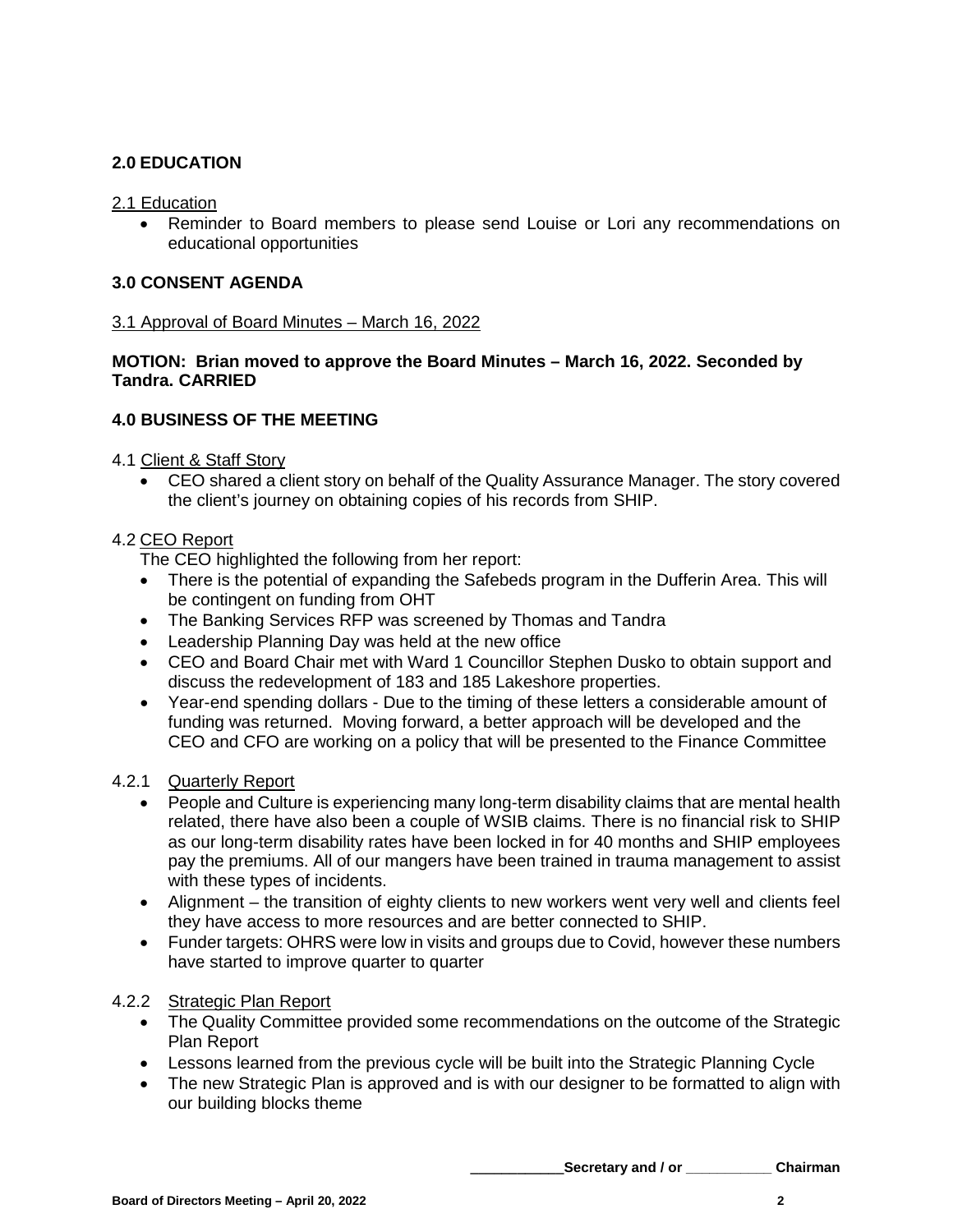- The new Strategic Plan will be will be announced to staff the upcoming Town Hall and then shared broadly with partners, stakeholders and funders at a later date
- •
- 4.3 Finance and Risk Committee

## 4.3.1 Banking RFP

- Based on our evaluation criteria SHIP has switched banking and investments to CIBC. The agreement is valid for the next five years with the option of extending for an additional two years
- SHIP Investments will be moved over in a couple of weeks and Thomas will be meeting with the Investment Advisor end of April to review the portfolio
- Credit Cards will be moved over easily but require a certificate of incumbency signed by the Board
- Banking will be a 6 to 8 week transition period and next week will be the kick off meeting
- The expectation is that CIBC will be completely set up by mid-June and Scotia Bank will be closed by the end of Summer

**MOTION: Tandra moved that the Board ratify the electronic decision by e-vote that the Board of Directors award CIBC, CIBC Wood Gundy and CIBC US Bank Canada with all banking and investment services for a period of 5 years with an option for an additional 2 years and the Board of Directors authorizes the CEO and CFO to sign agreements to enter into the banking and investment services with CIBC. Seconded by Krista. CARRIED**

### **MOTION: Keith moved that the Board elect Tandra Acharjee as Board Secretary. Seconded by Lori. CARRIED**

### **Journal Entries**

- Tandra is reviewing Journal Entries posted by the CFO but the threshold for the reviewing these entries had not yet been determined
- The Board decided that the threshold for reviewing journal entries is \$100,000

### **MOTION: Keith moved that the Board Treasurer be approved to review journal entries made at or above \$100,000 by the CFO. Moved by Lori CARRIED**

4.4 Governance Committee Update

### 4.4.1 Governance Committee Report

- Please share that we are recruiting for the Board with all of your networks. We are looking for 2 new members
- EDI Governance Plan:
	- o The EDI Governance plan was reviewed against the three pillars of our people, our culture and our systems and then we determined what targets made sense to support each of these initiatives
		- **-** Our People:
			- Address lack of representation in diversity
			- Establishing equity goals in board leadership
		- **•** Our Culture:
			- Ongoing board training as required
			- EDI guidelines added to Board Orientation and Education program
		- **•** Our Systems:
			- Using an EDI lens to review Governance Policies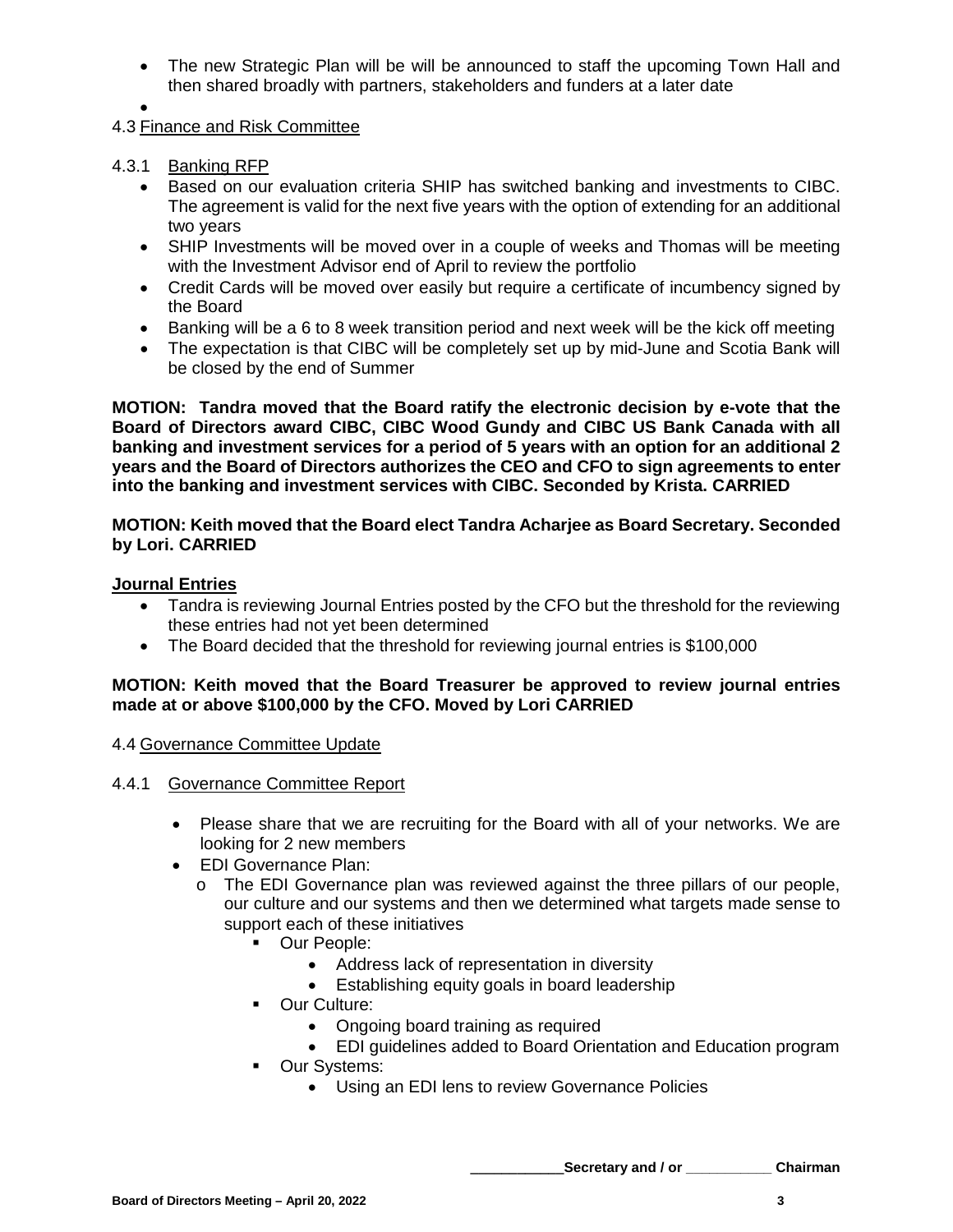- Adding a Governance level commitment to an EDI Statement either in the Board Charter or as a separate policy statement
- We also discussed Governance oversight of SHIPs own EDI action plan with key metrics being reviewed quarterly

### **MOTION: Brian moved that the Board support the Boards EDI Governance action plan as recommended by the Governance Committee. Seconded by Krista CARRIED**

## 4.4.2 Meeting / Education Survey Results

- The Board unanimously supports hybrid meetings only strategy meetings need be in person.
- A determination will be made at the May Board meeting to see if an in person meeting for June is viable at the new 60 Courtney Park location
- All committee meetings will remain virtual
- Board Members are encouraged to attend ICD webinars
- Please check the Board Portal on TEAMS regularly for educational items in the learning and development folder

ACTION: CFO to work with IT Director and confirm/explore options and infrastructure at the new office to support hybrid meetings

# 4.4.3 CHOICES Update

• SHIP and Choices relationship: The CEO and CFO are developing a roadmap looking at risks and timelines and will come back to the Board with it

### 4.5 Quality Committee Update

- The last meeting was on the 1<sup>st</sup> of April and the committee went over the year end of the QIP
- The privacy officer went over his key priorities with the committee. He will share these priorities with the Board when we are able to accommodate him at one of our Board meetings
- He also has tremendous experience with process efficiencies and had made recommendations for improvements on safety processes within some of the programs

### 4.6 Ontario Health Teams

- Lori shared valuable information on the Governance models for the OHT's with a view to understand the best position to have SHIP in to be an effective participant in the OHTs
- Going forward we will investigate the pros and the cons of each of the models
- In 2019, an OHT strategic measurement plan was put into place. The CEO to review the potential risks with OHTs in this plan and bring it back to the working group

### 4.6.1 OHT Updates

- We continue to work on the collaborative quality improvement plan
- Lesley will share the link to the OHT development recording from Christine Elliott

#### 4.7 Capital Properties Update

1<sup>st</sup> Street Motel

- Thomas and Cory continue to explore funding opportunities for this project
- SHIP has approached CMHC for Rapid housing funding and is also looking at co-invest

#### Shaw Street

• Renovations continue as planned on this property

**\_\_\_\_\_\_\_\_\_\_\_\_Secretary and / or \_\_\_\_\_\_\_\_\_\_\_ Chairman**